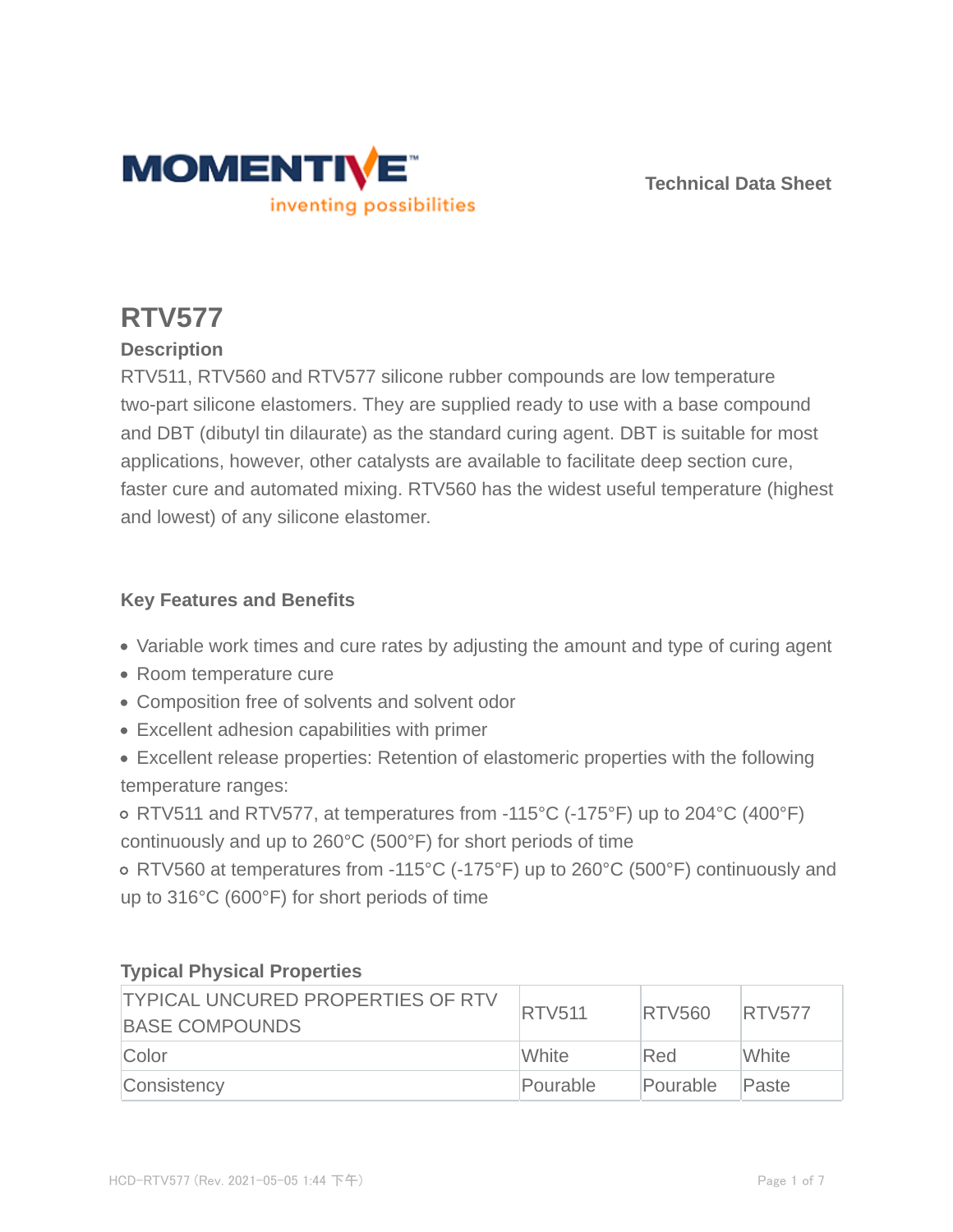| Viscosity, cps                                                                                                    | 16,000                   | 30,000                | 700,000               |
|-------------------------------------------------------------------------------------------------------------------|--------------------------|-----------------------|-----------------------|
| <b>Specific Gravity</b>                                                                                           | 1.21                     | 1.42                  | 1.35                  |
| <b>TYPICAL UNCURED PROPERTIES OF RTV</b><br><b>BASE COMPOUNDS</b><br>WITH 0.5% DBT CURING AGENT ADDED             | <b>RTV511</b>            | <b>RTV560</b>         | <b>RTV577</b>         |
| Work Time $@$ 25°C (77°F), hours                                                                                  | 1.5                      | 2.25                  | $\overline{2}$        |
| Cure Time @ 25°C (77°F), hours                                                                                    | 24                       | 24                    | 24                    |
| <b>TYPICAL CURED PROPERTIES</b><br>(0.5 wt. % DBT Curing Agent Added, Cured<br>7 days @ 25°C (77°F) and 50% R.H.) | <b>RTV511</b>            | <b>RTV560</b>         | <b>RTV577</b>         |
| Mechanical                                                                                                        |                          |                       |                       |
| Hardness, Shore A Durometer                                                                                       | 42                       | 55                    | 48                    |
| Tensile Strength, kg/cm <sup>2</sup> (psi)                                                                        | 27 (380)                 | 48 (690)              | 31 (440)              |
| Elongation, %                                                                                                     | 170                      | 120                   | 150                   |
| Tear Strength, kg/cm (lb/in)                                                                                      | 3.8(21)                  | 5.5(31)               | 6.8(38)               |
| Shrinkage, %                                                                                                      | 1.3                      | 1.0                   | 0.65                  |
| Electrical                                                                                                        |                          |                       |                       |
| Dielectric Strength, kv/mm<br>$(v/mil)$ (1.9 mm thick)                                                            | 20.5(520)                | 21.2(540)             | 18.5(470)             |
| Dielectric Constant @ 1000 Hz                                                                                     | 3.6                      | 3.9                   | 3.9                   |
| Dissipation Factor @ 1000 Hz                                                                                      | 0.005                    | 0.02                  | 0.02                  |
| Volume Resistivity, ohm-cm                                                                                        | $2 \times 10^{14}$       | $2 \times 10^{14}$    | $5.6 \times 10^{14}$  |
| <b>Thermal</b>                                                                                                    |                          |                       |                       |
| Useful Temperature Range,<br>$^{\circ}$ C ( $^{\circ}$ F)                                                         | $-115$ to 204            | $-115$ to<br>260      | $-115$ to 204         |
|                                                                                                                   | $(-175 \text{ to } 400)$ | $(175$ to<br>500)     | $(-175)$<br>400)      |
| Thermal Conductivity, W/M K                                                                                       | 0.26                     | 0.31                  | 0.31                  |
| <b>Coefficient of Linear Thermal</b><br>Expansion, cm/cm, °C                                                      | $22 \times 10^{-5}$      | $20 \times 10^{-5}$   | $20 \times 10^{-5}$   |
| (in/in, °F)                                                                                                       | $(12 \times 10^{-5})$    | $(11 \times 10^{-5})$ | $(11 \times 10^{-5})$ |
| Specific Heat, cal/gm, °C                                                                                         | 0.35                     | 0.35                  | 0.35                  |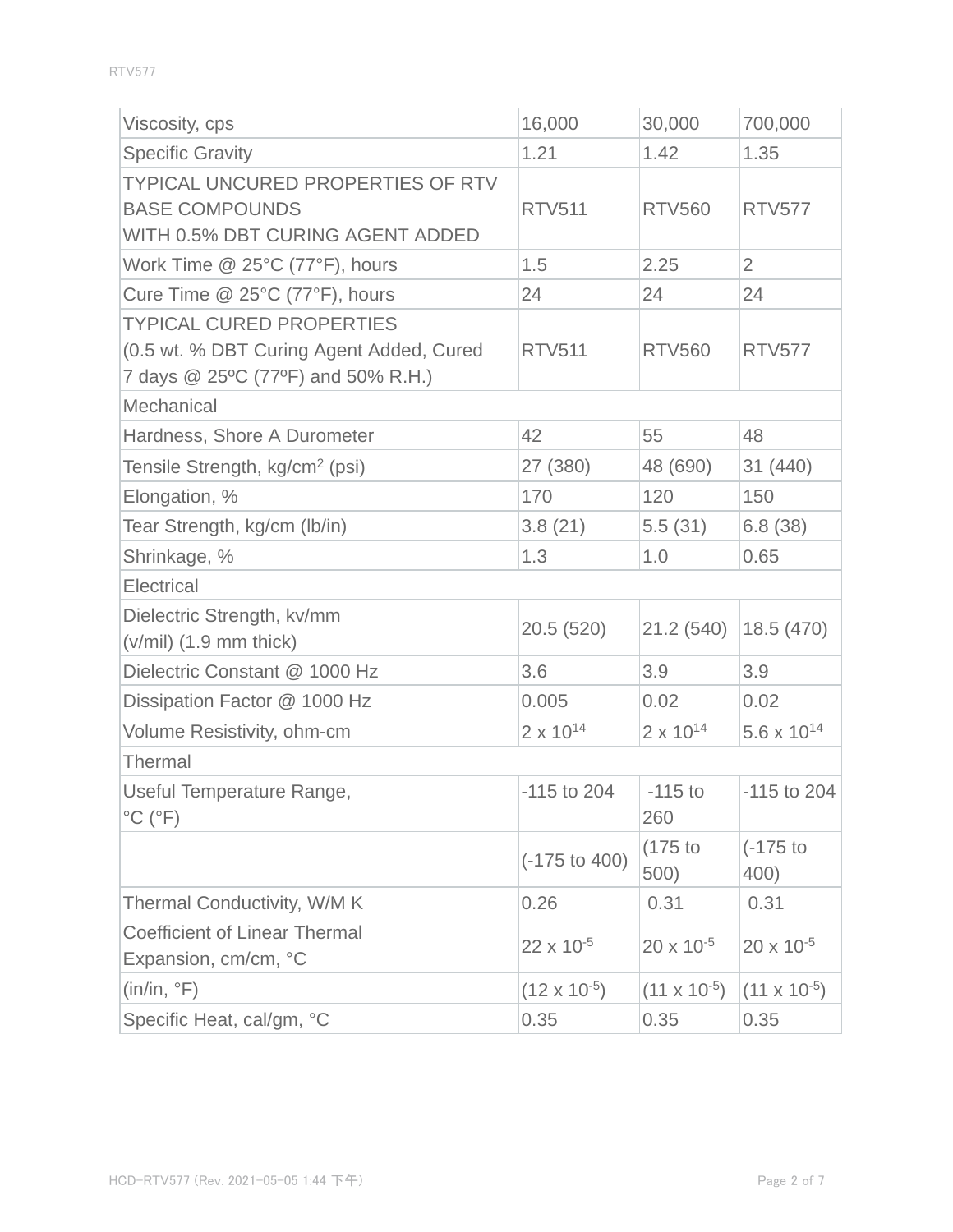## **Processing Recommendations**

### **Mixing**

Select a mixing container 4 to 5 times larger than the volume of RTV silicone rubber compound to be used. Weigh out the RTV silicone rubber base compound and add the appropriate amount of curing agent. 0.5% DBT by weight will provide a work time or pot life of 1-2 hours and a cure time of 24 hours. 0.5% DBT is the most commonly used concentration of curing agent for RTV511, RTV560 and RTV577 silicone rubber compounds. The pot life may be lengthened by using less DBT (as little as 0.1%).

| <b>Measuring Guide for Curing Agent Addition</b> |  |  |  |  |  |
|--------------------------------------------------|--|--|--|--|--|
|--------------------------------------------------|--|--|--|--|--|

| <b>RTV Weight</b>              | <b>Dibutyl Tin Dilaurate Concentration</b> |                          |  |
|--------------------------------|--------------------------------------------|--------------------------|--|
|                                | $\Omega$ . 1%                              | 0.5%                     |  |
| $ 100 \text{ grams} $          | $5$ drops                                  | $25$ drops               |  |
| $ 454$ grams $(1 \text{ lb.})$ | $23$ drops                                 | $115$ drops (2.27 grams) |  |

Using clean tools, thoroughly mix the RTV base compound and the curing agent, scraping the sides and bottom of the container carefully to produce a homogeneous mixture. When using power mixers, avoid excessive speeds which could entrap large amounts of air or cause overheating of the mixture, resulting in shorter pot life.

#### **Deaeration**

Air entrapped during mixing should be removed to eliminate voids in the cured product. Expose the mixed material to a vacuum of 29 inches of mercury minimum (absolute pressure of 25mm). The material will expand, crest, and recede to about the original level as the bubbles break. Degassing is usually complete about two minutes after frothing ceases. When using the RTV silicone rubber compound for potting, a deaeration step may be necessary after pouring to avoid capturing air in complex assemblies.

## **Curing**

Using DBT curing agent at a level of 0.5%, these RTV silicone rubber compounds will cure in 24 hours at 25°C (77°F) and 50% relative humidity to form durable resilient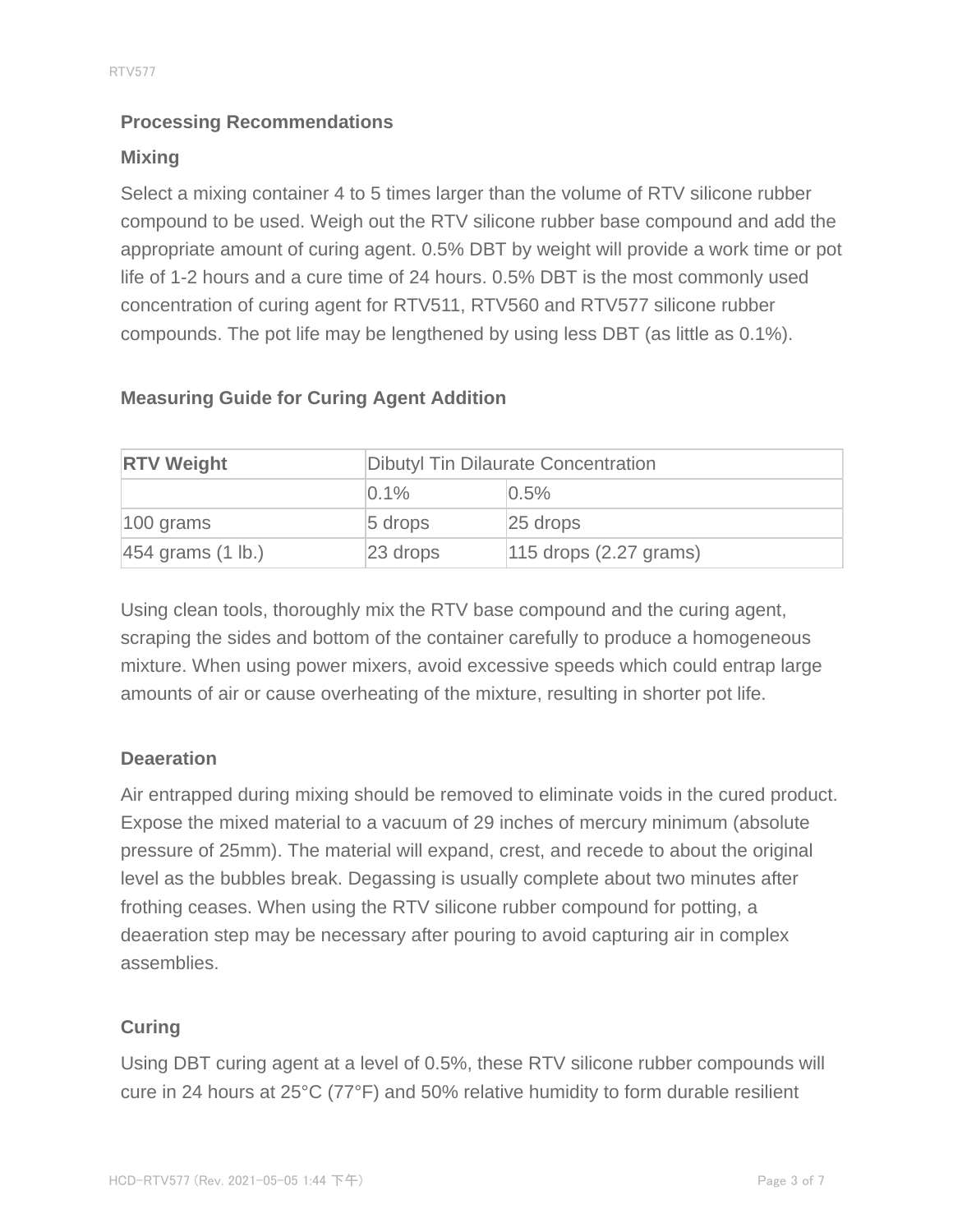rubbers. Under these conditions a pot life of 1-2 hours will typically be available for pouring and working with the catalyzed material. Pot life may be increased by refrigerating the mixed material at 0°C (32°F) after catalyzing.

A choice of curing agents is available for use with RTV511, RTV560 and RTV577 silicone rubber compounds.

| Curing<br>Agent | Cure<br>Speed | Curing Agent<br>Concentration | <b>Features</b>                                         |
|-----------------|---------------|-------------------------------|---------------------------------------------------------|
| <b>DBT</b>      | moderate      | $0.1 - 0.5%$                  | standard                                                |
| <b>STO</b>      | fast          | $0.1 - 0.5%$                  | small volume applications                               |
| <b>RTV9811</b>  | moderate      | $5 - 10%$                     | good deep section cure suitable for<br>automatic mixing |
| <b>RTV9950</b>  | moderate      | $5 - 10%$                     | suitable for automatic mixing                           |
| <b>RTV9910</b>  | slow          | $5 - 10%$                     | suitable for automatic mixing                           |

### **Deep Section Cure**

If these RTV silicone rubber compounds are to be used in deep sections at temperatures over 150°C (302°F), the cured product should be properly conditioned prior to service. Following room temperature cure of 1-3 days, a typical program would be eight hours at 28°C (80°F) intervals from 100°C (212°F) to the service temperature. Longer times at each temperature will be required for larger parts or very deep sections.

#### **Bonding**

If adhesion is an important application requirement, RTV511, RTV560 and RTV577 silicone rubber compounds require a primer to bond to non-silicone surfaces. Thoroughly clean the substrate with a non-oily solvent such as naphtha or methyl ethyl ketone (MEK) and let dry. Then apply a uniform thin film of a suitable silicone primer such as SS4004 silicone primer and allow the primer to air dry for one hour or more. Finally, apply freshly catalyzed RTV silicone rubber compound to the primed surface and cure as recommended.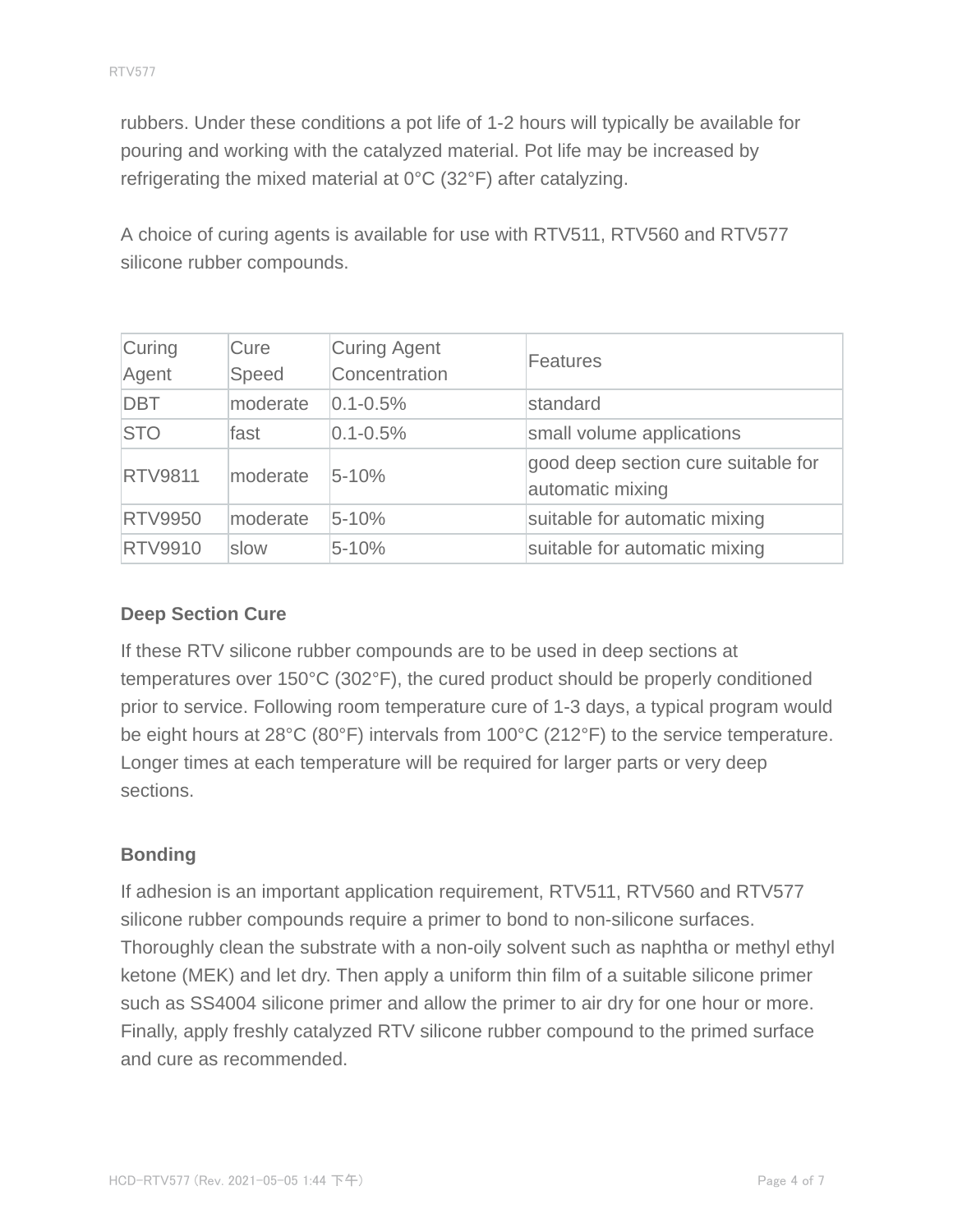#### **Patent Status**

Nothing contained herein shall be construed to imply the nonexistence of any relevant patents or to constitute the permission, inducement or recommendation to practice any invention covered by any patent, without authority from the owner of the patent.

#### **Product Safety, Handling and Storage**

Customers should review the latest Safety Data Sheet (SDS) and label for product safety information, safe handling instructions, personal protective equipment if necessary, emergency service contact information, and any special storage conditions required for safety. Momentive Performance Materials (MPM) maintains an aroundthe-clock emergency service for its products. SDS are available at www.momentive.com or, upon request, from any MPM representative. For product storage and handling procedures to maintain the product quality within our stated specifications, please review Certificates of Analysis, which are available in the Order Center. Use of other materials in conjunction with MPM products (for example, primers) may require additional precautions. Please review and follow the safety information provided by the manufacturer of such other materials.

#### **Limitations**

Customers must evaluate Momentive Performance Materials products and make their own determination as to fitness of use in their particular applications.

# **Contact Information** Email commercial.services@momentive.com

**Telephone**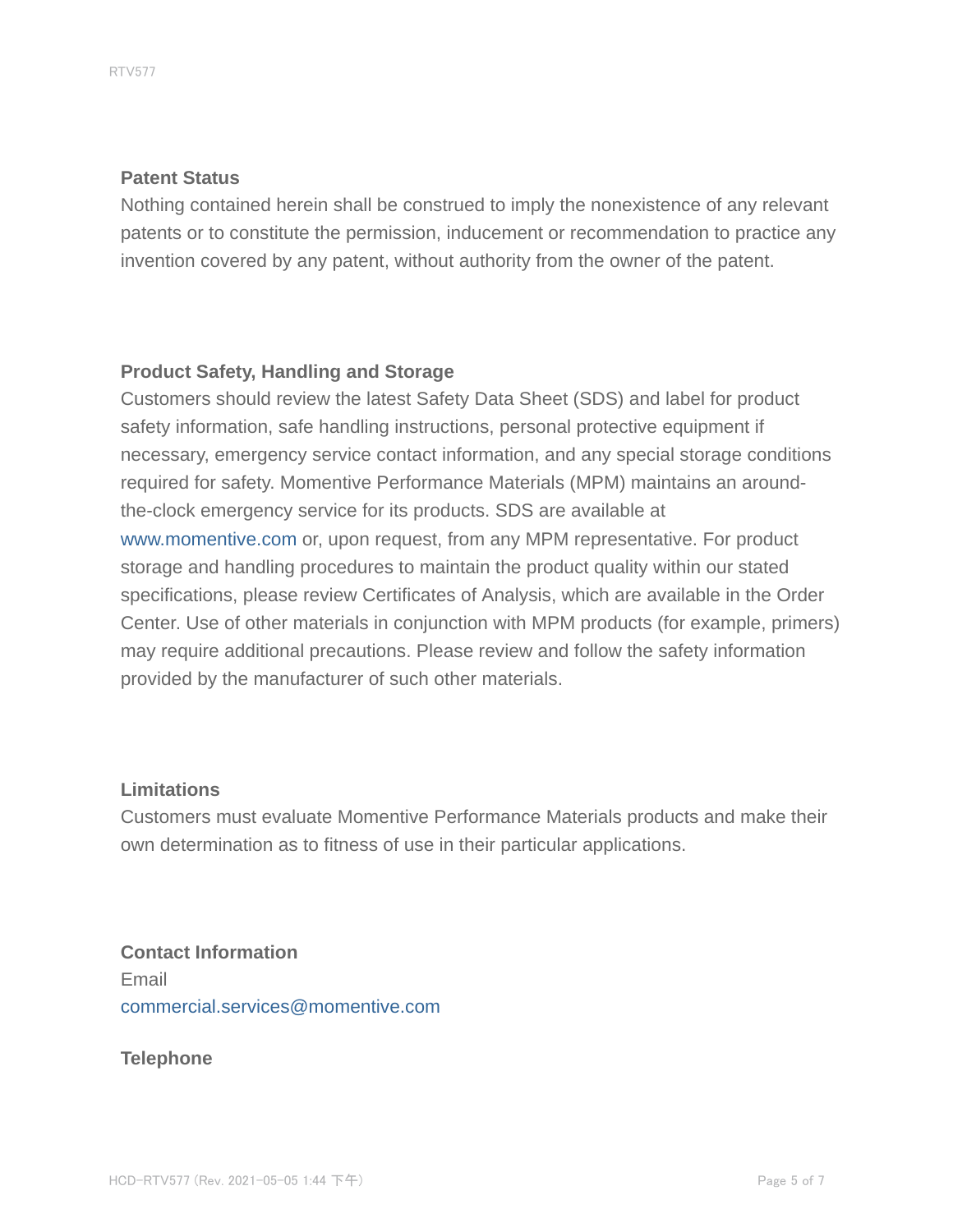| ۹ |  |  |  |
|---|--|--|--|
|   |  |  |  |
|   |  |  |  |

| <b>Americas</b>      | <b>Latin America</b> | <b>EMEAI- Europe, Middle</b><br>East, Africa & India | <b>ASIA PACIFIC</b> |
|----------------------|----------------------|------------------------------------------------------|---------------------|
| +1 800 295 2392      | <b>Brazil</b>        | <b>Europe</b>                                        | <b>China</b>        |
| Toll free*           | +55 11 4534 9650     | +390510924300                                        | 800 820 0202        |
| +704 805 6946        | Direct Number        | Direct number                                        | Toll free           |
| <b>Direct Number</b> |                      |                                                      | +86 21 3860 4892    |
|                      |                      |                                                      | Direct number       |
| *All American        | <b>Mexico</b>        | India, Middle East &                                 | Japan               |
| countries            | +52 55 2169 7670     | <b>Africa</b>                                        | +81 3 5544 3111     |
|                      | <b>Direct Number</b> | + 91 44 71212207                                     | Direct number       |
|                      |                      | Direct number*                                       |                     |
|                      |                      | *All Middle Eastern                                  | <b>Korea</b>        |
|                      |                      | countries, Africa, India,                            | +82 2 6201 4600     |

For literature and technical assistance, visit our website at: www.momentive.com

#### **DISCLAIMER:**

**THE MATERIALS, PRODUCTS AND SERVICES OF MOMENTIVE PERFORMANCE MATERIALS INC. AND ITS SUBSIDIARIES AND AFFILIATES (COLLECTIVELY "SUPPLIER"), ARE SOLD SUBJECT TO SUPPLIER'S STANDARD CONDITIONS OF SALE, WHICH ARE INCLUDED IN THE APPLICABLE DISTRIBUTOR OR OTHER SALES AGREEMENT, PRINTED ON THE BACK OF ORDER ACKNOWLEDGMENTS AND INVOICES, AND AVAILABLE UPON REQUEST. ALTHOUGH ANY INFORMATION, RECOMMENDATIONS, OR ADVICE CONTAINED HEREIN IS GIVEN IN GOOD FAITH, SUPPLIER MAKES NO WARRANTY OR GUARANTEE, EXPRESS OR IMPLIED, (i) THAT THE RESULTS DESCRIBED HEREIN WILL BE OBTAINED UNDER END-USE CONDITIONS, OR (ii) AS TO THE EFFECTIVENESS OR SAFETY OF ANY DESIGN INCORPORATING ITS PRODUCTS, MATERIALS, SERVICES, RECOMMENDATIONS OR ADVICE. EXCEPT AS PROVIDED IN SUPPLIER'S STANDARD CONDITIONS OF SALE, SUPPLIER AND ITS REPRESENTATIVES SHALL IN NO EVENT BE RESPONSIBLE FOR ANY LOSS RESULTING FROM ANY USE OF ITS MATERIALS, PRODUCTS OR SERVICES DESCRIBED HEREIN.** Each user bears full responsibility for making its own determination as to the suitability of Supplier's materials, services, recommendations, or advice for its own particular use. Each user must identify and